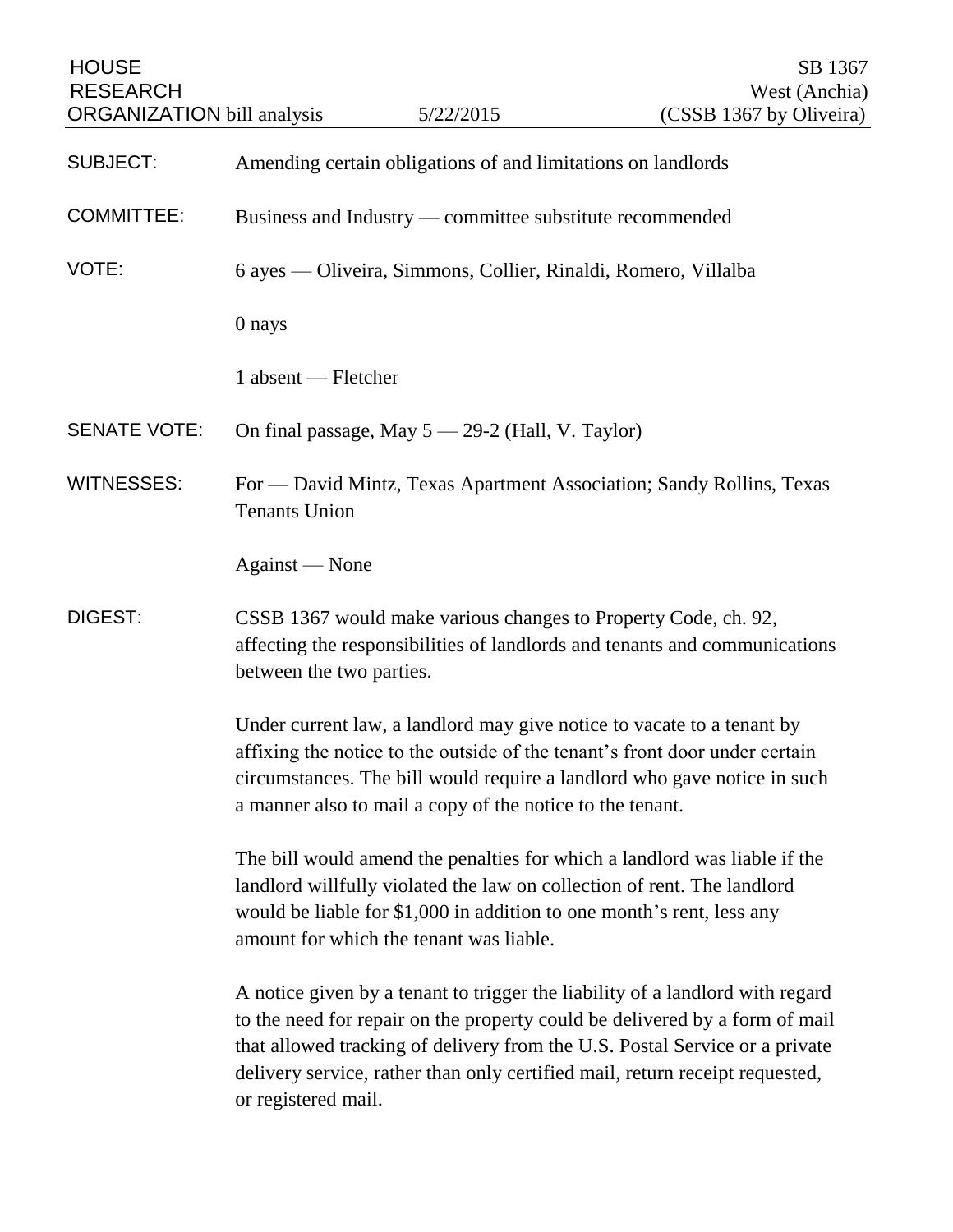## SB 1367 House Research Organization page 2

If a tenant had not been required to pay a security deposit, a landlord would be required to notify the tenant in writing of any claim for damages or charges on or before the landlord reported the claim to a consumer reporting agency or a third-party debt collector. If the landlord did not notify the tenant before reporting the claim, the landlord would forfeit the right to collect damages and charges from the tenant. The notice would not be required if the tenant had not left a forwarding address.

CSSB 1367 also would:

- stipulate that a tenant's right to a jury trial in an action brought under Property Code, ch. 92 could not be waived in a lease or other written agreement;
- require a landlord to install a handle latch, rather than a pin lock, on a sliding door at the request and expense of the tenant;
- change the circumstances for a landlord's defense to liability if a tenant who had not fully paid all rent requested the installation of a security device that otherwise is required to be installed without request at the landlord's expense; and
- specify, if a rental property changed ownership, that the new owner was liable for the tenant's security deposit and responsible for delivering a statement to that effect specifying the exact amount of the deposit.

The bill would take effect January 1, 2016.

**SUPPORTERS** SAY: CSSB 1367 would help increase transparency and communication between landlords and tenants. The bill would not cost any taxpayer money to implement and would reduce the potential for miscommunication between landlords and tenants that could cost either or both parties time and money.

> The bill would include provisions to ensure the safety of residents, provide awareness about tenant rights and landlord responsibilities, and clarify the procedures for providing notice to vacate to a tenant. The notice requirements for tenants who did not pay a security deposit also